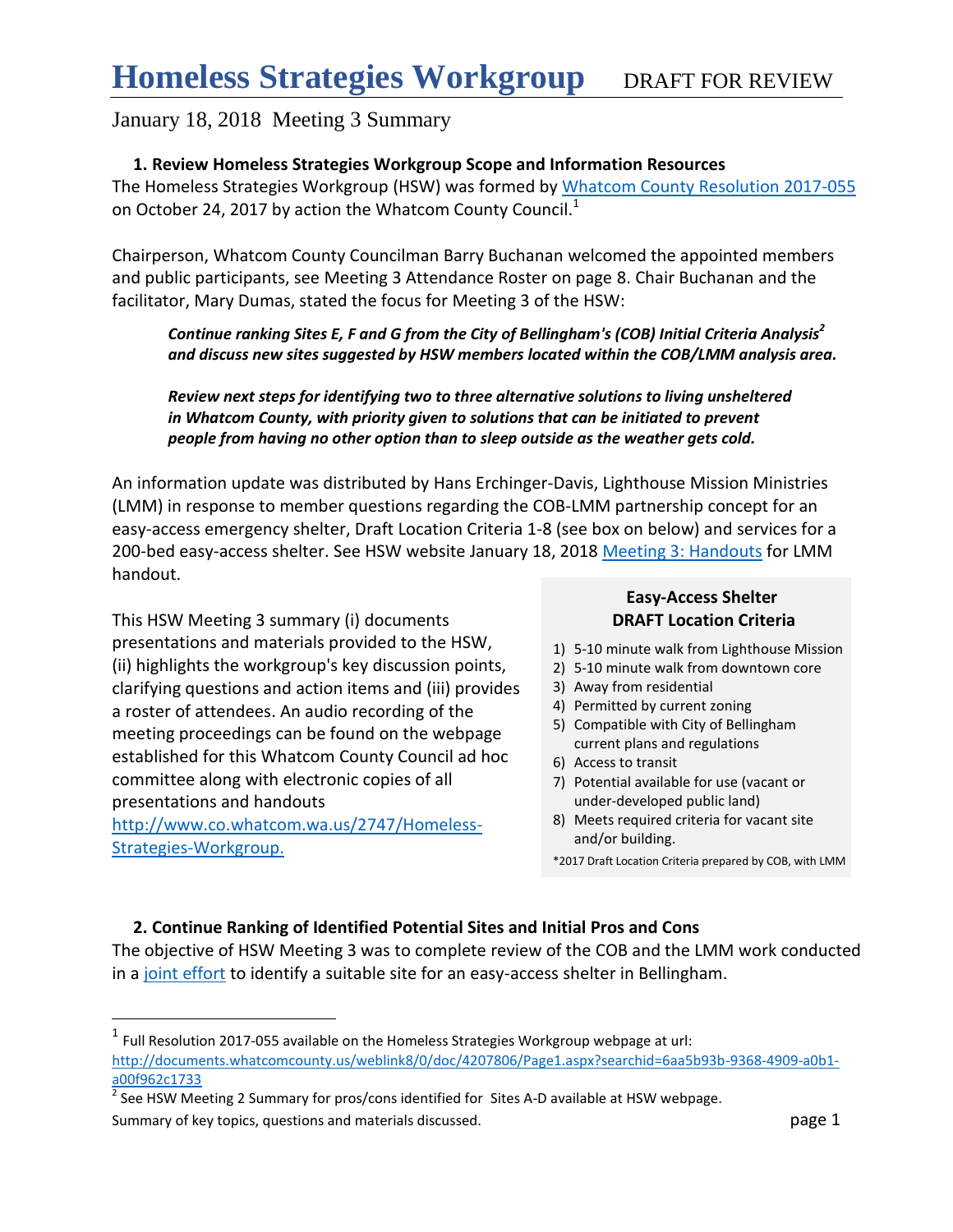Chris Behee, COB Planning provided an overview of City's Criteria Analysis and Tier 2 Sites E and F prior to the initial ranking. HSW members raised questions and discussed potential impacts that could arise due to current or future adjacent uses, physical characteristics of the site or compatibility of use with the neighborhood for Sites E and F.

An additional Whatcom County-owned site was added to the list for HSW review, Site G: York parking lot that is tied to zoning with the State Street Health Department (10 parking spaces). HSW questions, responses and discussion points on Site E, F and G are highlighted below. A table summarizing the initial pros and cons pros for each site follows. See HSW website Meeting 3: [Handout](http://www.co.whatcom.wa.us/2747/Homeless-Strategies-Workgroup) 1 for a map-based analysis of Sites E, F and G, which includes HSW Meeting 2 discussion points on Sites A-D's pros, cons and hidden impacts.

#### Questions, comments and discussion regarding Sites E, F and G:

- The Mayor clarified that the objective of siting a 200-bed easy access shelter in the community is more than a project of COB and LMM. A shelter is a need addressed by both the City of Bellingham and Whatcom County, each with different roles.
- The question was raised regarding how the shelter fits into the bigger problems of homelessness. *Is a 200-bed shelter an immediate step to advance in the big picture of needs and resources?*
- *How does siting of an easy-access shelter work with individuals who have sexual offenses? Does that affect someone's ability to get served at the Drop-in Center or siting requirements, e.g., 1000ft away from a school?* The LMM Drop-in Center policy allows sex offenders with Level 1 status into the Drop-in Center on a case by case basis; Level 2 and 3 status are not.
- The idea of repurposing sites that allow for existing buildings to be used should be considered in the recommendation discussion.
- Concentrating too many LMM services and shelters in one area could happen if LMM sites were repurposed or expanded on properties adjacent to existing facilities.
- Factor in the cost of putting a structure on the site as opposed to re-use of an existing one.
- *What are the costs for redevelopment of parking lots Sites E, F and G related to risks of capped brownfields and mitigation costs?* This is something to consider in site ranking.
- How will transport between LMM site be handled, e.g., walking between locations or van? LMM noted the Easy-Access Shelter is a standalone shelter, though meals could get van transported.
- *Can LMM clarify the Drop-in Center function and hours of use versus the Easy-Access Shelter?* These are the same thing. The goal of the new facility is to have showers, storage, office space for other agencies to meet with Drop-in Center guests. Hours of service aim to be open 24 hours, 3 meals a day. As far as clients walking between LMM sites and shelters, the Drop-in Center guests tend to stay for the day.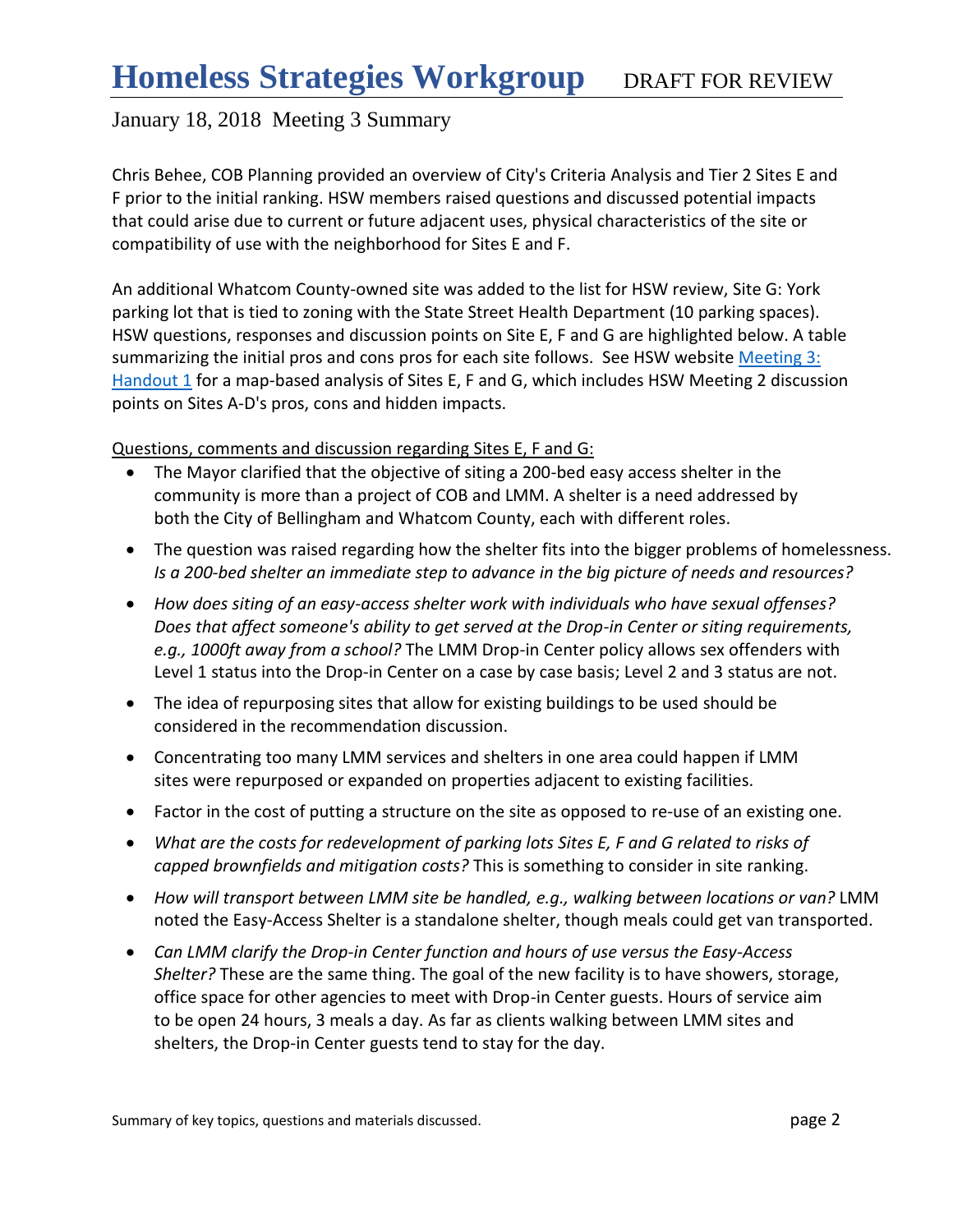# **Homeless Strategies Workgroup** DRAFT FOR REVIEW

# January 18, 2018 Meeting 3 Summary

| <b>Tier Two Sites:</b>                                        | <b>Questions</b>                                                                                                   | <b>Pros</b>                                                                                                                                                                                                                                                                                                                                                              | <b>Cons</b>                                                                                                                                                                                                                                                                                                                                                                                                                                                                                                                                                        |  |  |
|---------------------------------------------------------------|--------------------------------------------------------------------------------------------------------------------|--------------------------------------------------------------------------------------------------------------------------------------------------------------------------------------------------------------------------------------------------------------------------------------------------------------------------------------------------------------------------|--------------------------------------------------------------------------------------------------------------------------------------------------------------------------------------------------------------------------------------------------------------------------------------------------------------------------------------------------------------------------------------------------------------------------------------------------------------------------------------------------------------------------------------------------------------------|--|--|
| - Owner, Location                                             |                                                                                                                    | - Possible positive impacts                                                                                                                                                                                                                                                                                                                                              | - Possible negative impacts                                                                                                                                                                                                                                                                                                                                                                                                                                                                                                                                        |  |  |
| <b>SITE E. COB</b><br>- Municipal Court<br><b>Parking Lot</b> | o Could proximity to<br>school impact<br>shelter access for<br>those with sexual<br>offense charges or<br>records? | • Easy site to construct upon<br>(no demolition)<br>Not too many cars dislocated<br>$\bullet$<br>Ready for development<br>Civic core adjacency could be<br>helpful for some services<br>Utilities on site                                                                                                                                                                | Too close to school, playing fields<br>which may attract loitering<br>Outside area needed for shelter<br>$\bullet$<br>clients not compatible with<br>neighboring uses<br>• Two vulnerable populations close<br>to each other not wise<br>Residential proximity<br>Adjacent to Police Department,<br>(may concern for some clients)<br>Not aligned with COB long-term<br>goals for urban village in area<br>Rezone may be required<br>This site more suitable to other<br>types of housing, work/life with<br>parking (even rent out), so close to<br>downtown core |  |  |
| <b>SITE F. COB</b><br>- Employee<br><b>Parking Lot</b>        |                                                                                                                    | Easy site to construct on<br>Surrounded on three sides by<br>civic and commercial uses<br>• Farther away from school<br>Could use partial lot for walled<br>$\bullet$<br>outdoor garden to separate<br>from neighboring use<br>Ready for development<br>Could build two-stories on site<br>to use less of the lot area<br>No long-term plan for this<br>parking lot area | <b>Adjacent to Police Department</b><br>(may concern for some clients)<br>Not much distance from school<br>Closer to Senior Center and<br>$\bullet$<br>vulnerable adults<br>• Site is suitable for different housing<br>types (long-term plan)<br>Displaced COB employee parking<br>would be moved to the Site C.<br>• This site more suitable to other<br>types of housing, work/life with<br>parking (even rent out), so close to<br>downtown core                                                                                                               |  |  |
| <b>Additional Site:</b><br>- Owner, Location                  | <b>Questions</b><br>Site identified using<br>Criteria 2-8                                                          | <b>Pros</b><br>- Possible positive impacts                                                                                                                                                                                                                                                                                                                               | <b>Cons</b><br>- Possible negative impacts                                                                                                                                                                                                                                                                                                                                                                                                                                                                                                                         |  |  |
| SITE G. WC<br>- York Parking Lot                              | Is Walton Place a<br>$\bullet$<br>secure facility<br>with key cards?                                               | Only a portion of site needed<br>$\bullet$<br>Size of lot allows for outdoor<br>spaces<br>More urban feeling to area<br>rather than industrial<br>Further distance from the<br>elementary school<br>Somewhat private space<br>$\bullet$<br>(Walton should not be<br>impacted by outdoor area)<br>Close to Unity Care and WTA                                             | York side of site has residential<br>Zoned downtown core commercial<br>A lot of small businesses in the<br>adjacent area could be impacted<br>Further away from LMM<br>By siting closer to the downtown<br>core, impacts will be on businesses<br>Rainbow Center moved from this<br>very area<br>This parking lot is a capped site for<br>Environmental remediation (a no<br>further action letter was sent to the<br>County in 2016)                                                                                                                              |  |  |

Summary of key topics, questions and materials discussed. **page 3** page 3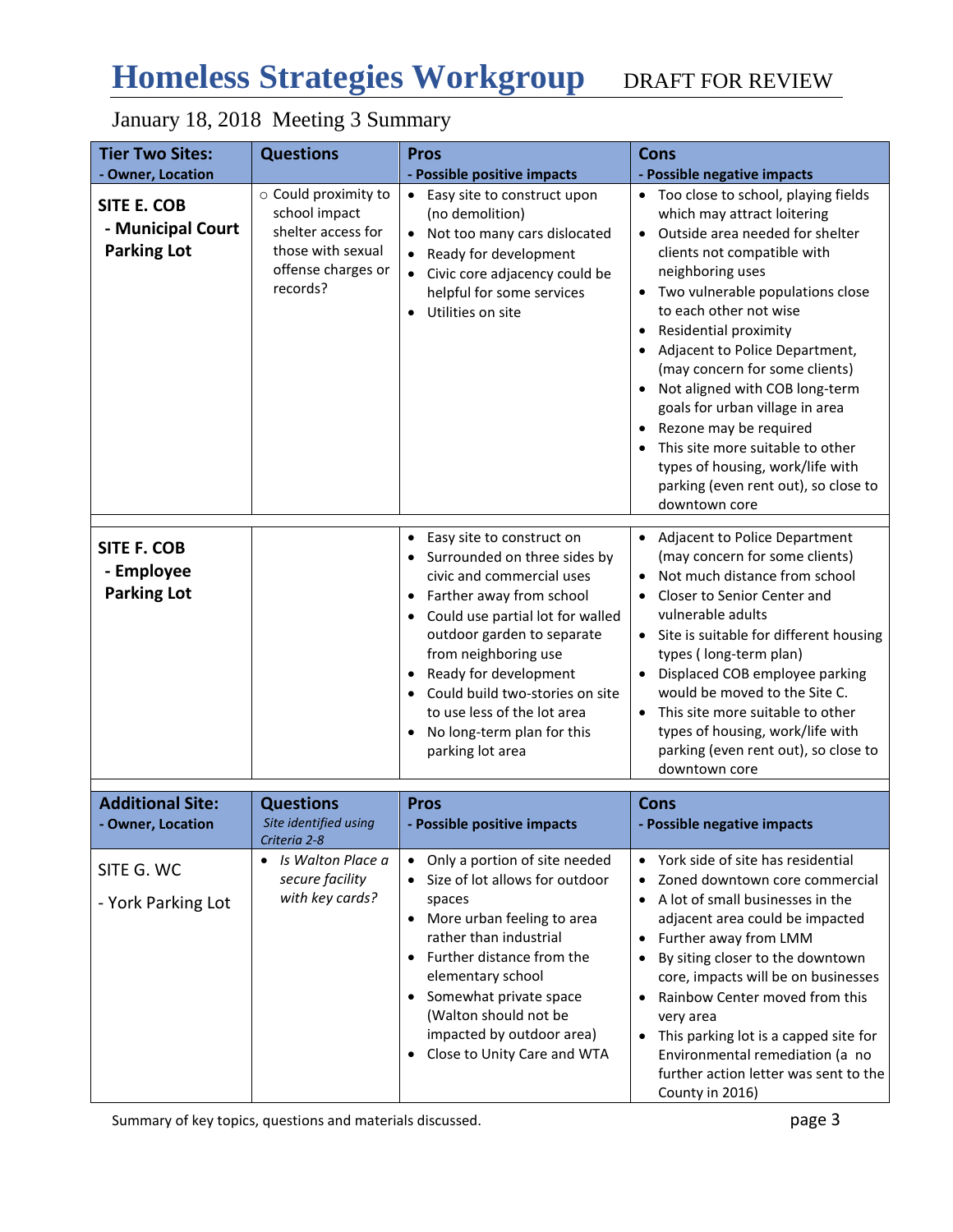- *How will proximity to the Police Department play in the siting of the shelter?* One thing expressed at the City Hall camp protest this winter was that many people were able to sleep and felt safe. This was interesting as the Police Department is only one block away, like so many of these sites (Sites: C, D, E and the Whatcom County Health Department).
- Additional sites the HSW could review: H: Whatcom County Health Department and Site I-K: Reconfigure and expand current LMM properties with willing partners and adjacent sites.

### **3. Initial Rankings of Identified Potential Sites within the COB-LMM Study Area**

At HSW Meeting 2 HSW members proposed continued ranking of (i) sites identified using the COB-LMM criteria (Tier 2 Sites: E and F), (ii) additional properties identified by HSW members within the COB-LMM study area) and (iii) additional properties identified using proposed adaptations to the COB-LMM location criteria (Site G, identified using Draft Criteria 2-8, see page 1).

COB planning staff prepared a site ranking exercise to support the HSW activity. See HSW website [Meeting 3: Packet](http://www.co.whatcom.wa.us/2747/Homeless-Strategies-Workgroup) for the Homeless Strategies Workgroup Site Ranking Exercise Worksheet. The packet was distributed prior to the January 18, 2018 HSW Meeting with instructions and an invitation to add ranking criteria to the exercise. Two additional criteria were recommended and approved by HSW members: d) *perceived cost of redevelopment is low,* and e) *perceived cost for operations is low*.

Initial Ranking Results for Sites A-G are provided below. Tara Sundin and Chris Behee reviewed the ranking instructions. HSW members completed the rankings individually. The facilitator conducted an oral tally of responses. The COB planning staff calculated the scoring during the meeting. Following the meeting the initial ranking tallies were confirmed by meeting audio review, the totals were recalculated, with corrections shown below. Note a higher number equals a higher ranking.<sup>3</sup>

| <b>Site</b>                                       | <b>Ranking Total</b> |
|---------------------------------------------------|----------------------|
| Site A: COB - Bellingham Police Department Site   | $133*$ (127)         |
| Site B: Whatcom - 401 Grand Parking Lot           | $160*$ (162)         |
| Site C: Whatcom - Court House Parking Lot         | $152*$ (150)         |
| Site D: COB - 600 West Holly                      | $162*$ (157)         |
| Site E: COB - Municipal Court Parking Lot         | $130*$<br>(156)      |
| Site F: COB - Employee Parking Lot                | $155*$ (152)         |
| Site G: Whatcom - York, Champion, Railroad, State | 165                  |

 $\overline{a}$ 

\* Ranking total figure corrected from Jan. 18, 2018 (calculation error) using meeting audio.

Summary of key topics, questions and materials discussed. **page 4** and page 4 <sup>3</sup> See Appendix A on pages 8-11 for a brief explanation of the ranking method and worksheet tally totals by Site.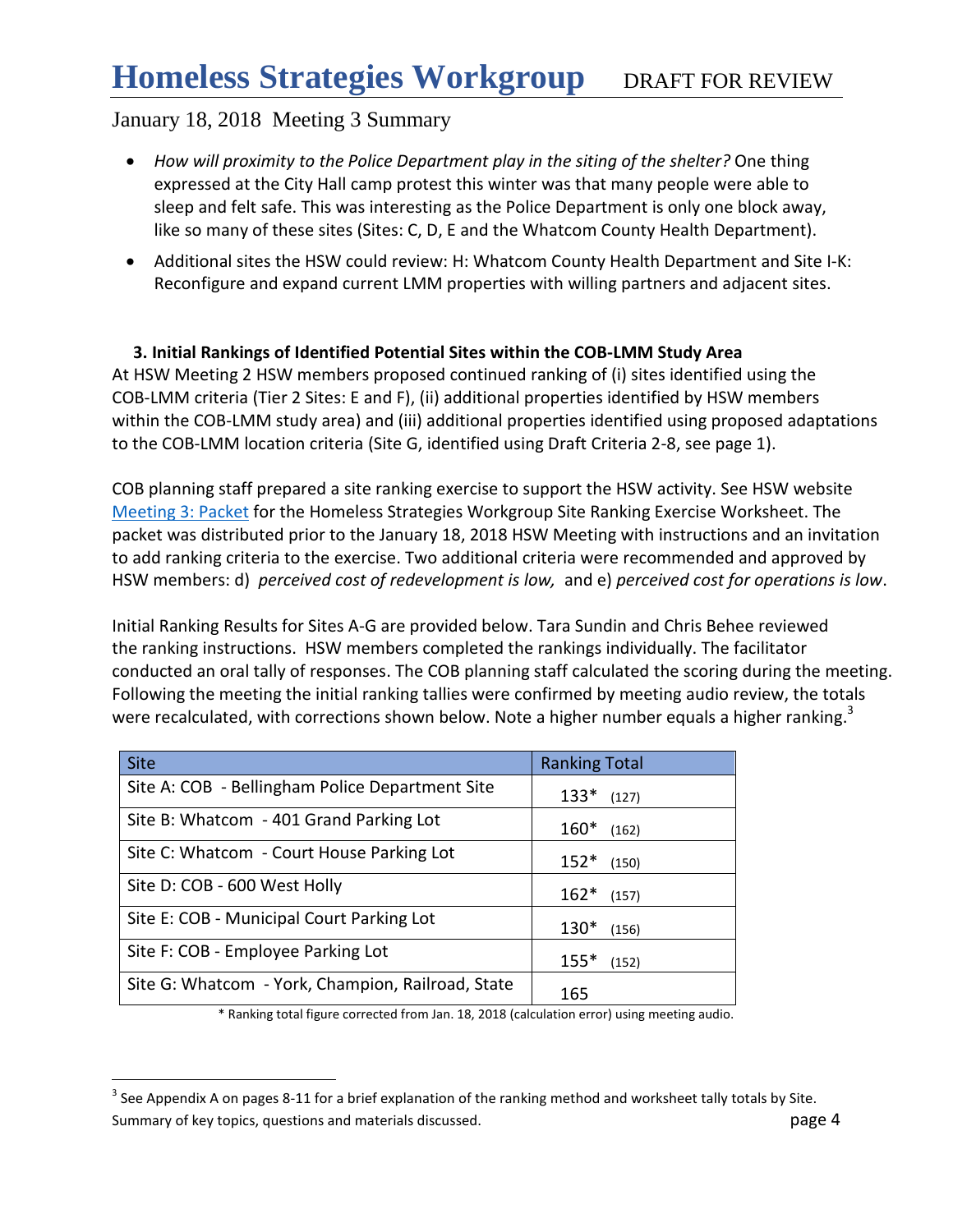#### **4. Next Steps for HSW Site Recommendation**

HSW members requested time to discuss the big picture of the City and County's long-term facilities needs and explore ways to leverage available funds by building a facility with multiple functions. Permanent housing and services to get there are also part of the shared work of the City and County. There are a lot of people working on this issue.

It was noted that the City and County need to work very closely beyond site ranking . The start of the HSW's work focused on the 200-bed shelter because of the properties that the City and County own. Additional strategies will be identified and discussed by the HSW members.

#### Other properties within the City of Bellingham's Initial Criteria Analysis Area

 *Can HSW fully consider the Whatcom County Health Department lot across the street from Site A and Site F? Could this site be repurposed to include the easy access shelter? This location is a better placement than the downtown core and has a pleasant outdoor space.*  This is part of an ongoing discussion at the Whatcom County Administrative branch about the whole Health Department operation (this site and the State Street building location). That is an opportunity the County has suggested to the City of Bellingham.

Features to consider

- $\circ$  Property is 30,000 square foot (2/3<sup>rd</sup> acre, shorelines rules and footprint limitations).
- o Adjacent parcel is owned by the City of Bellingham.
- o On the creek side the shelter could have pleasant outdoor space.
- o This site could be cheaper to redevelop, as some could be a rebuild.
- o The site selection and building and construction needs (expected lifespan of building temp/permanent) should be considered
- o Building of the shelter should be considered
- o This site is very equivalent to the Site A. Police Department.
- o 12,000 square foot building currently in use on this site.
- Siting a drop in shelter in a new location will be a challenging task in any neighborhood. *Is it possible to solve the need for drop-in shelter by consolidating the LMM existing Drop-In Center building, adjacent LMM and publically owned properties and reconfiguring the site to get the access into the center off the street?* practically speaking. Areas of the current LMM sites could be used for small apartments and transitional program and housing for 50-100, a multi-story building for offices and services. This gets people off Holly Street yet keeps solution on site where it is at rather than bringing services into downtown core?
- Some of these ideas might be a good fit for service coordination and reduced neighborhood impacts. There is some appeal to keeping the Drop-in Center in proximity to other service providers, which may be helpful to others.
- Concerned about a high concentration a demographic of homeless in one area, e.g. Old Town.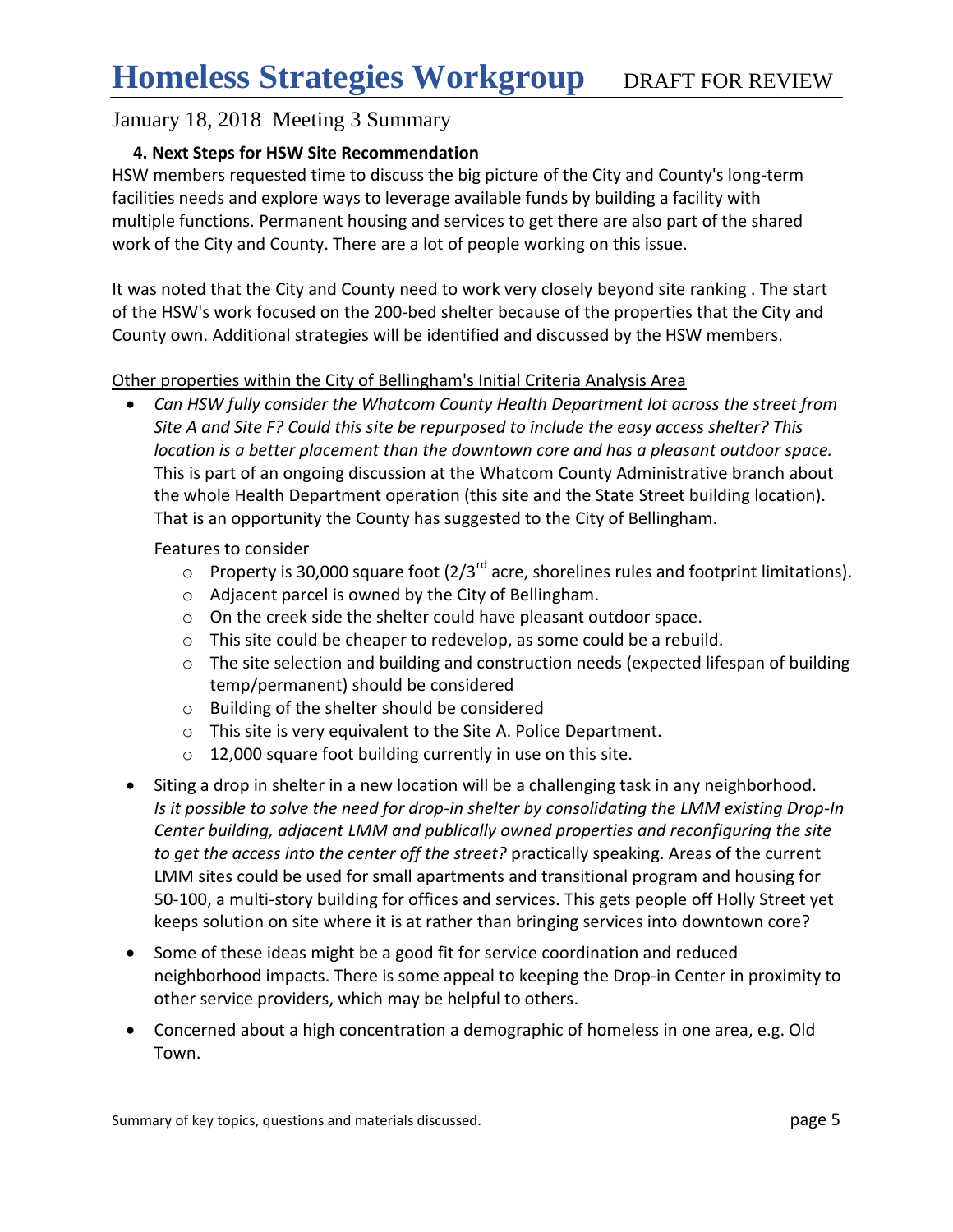- Adjacent properties might be redeveloped to accommodate parking needs and housing needs, and some of the adjacent buildings to LMM properties are not structural appropriate for an open-space designed shelter with clear line of sight (dormitory style).
- *How much administration office is needed by LMM and how much space does this free up for beds and service areas?* Top floor of the two-story Life Center building is used for LMM administrative offices. LMM's front door is wide open with the Drop-in Center and the limiting factor is space and program support for more people who want to move from the Drop-in Center to shelter program, and from shelter into the addiction recovery. Ideally, a location with room for the Drop-in Center and other LMM shelter-based programs would be ideal. A place with 75,000 square feet would allow for many programs to expand number of beds. To be in one place reduces costs to staff.
- *Could temporary structures be used on site with reduced costs on sites like these? What are we intending to build, e.g., temporary uses or 100-year permanent building standards?*
- *What areas won't have neighbor issues?* Some places site shelters and day-use drop-in locations near light industrial, but not near store fronts and residential typically.
- *Right now we've only be looking at sites owned by COB and Whatcom County. There are many other locations in and around the downtown core with vacant buildings and parking lots sizable to accommodate a shelter, though many people in the downtown core are already concerned with the idea of drop-in shelter and clients impacting business.*

#### **ACTIONS:**

- HSW members will discuss considerations and questions about the highest ranked Sites at the HSW Meeting 4.
- Other properties identified by HSW members that are within the City of Bellingham's Initial Criteria Analysis Area will be presented to the HSW for review, discussion and ranking prior to recommendation development.
- HSW members will review HSW Meeting Summaries 1 , 2 and 3 and provide edits or additions to HSW Chair, Barry Buchanan and facilitator, Mary Dumas prior to HSW Meeting 4.

#### **5. Alternative Solutions for Those Sleeping Outside in Whatcom County**

It was noted that the HSW will review and add to the list of alternatives solutions raised thus far at HSW meetings. The list is provided in the HSW Meeting 2 Summary and provided below for the ease of the reader.

- Permitted camping area.
- Dumpsters for homeless community to discard their belongings when needed.
- Stop clean ups of homeless peoples' belongings at camps and RV parking areas.
- Bathroom facilities with 24 hour access for those who work shifts.
- Shower facility with 24 hour access for those who work shifts.
- Lockers for storages of valuables with 24 hour access.
- Laundry facilities.

Summary of key topics, questions and materials discussed. **page 6** and page 6 and page 6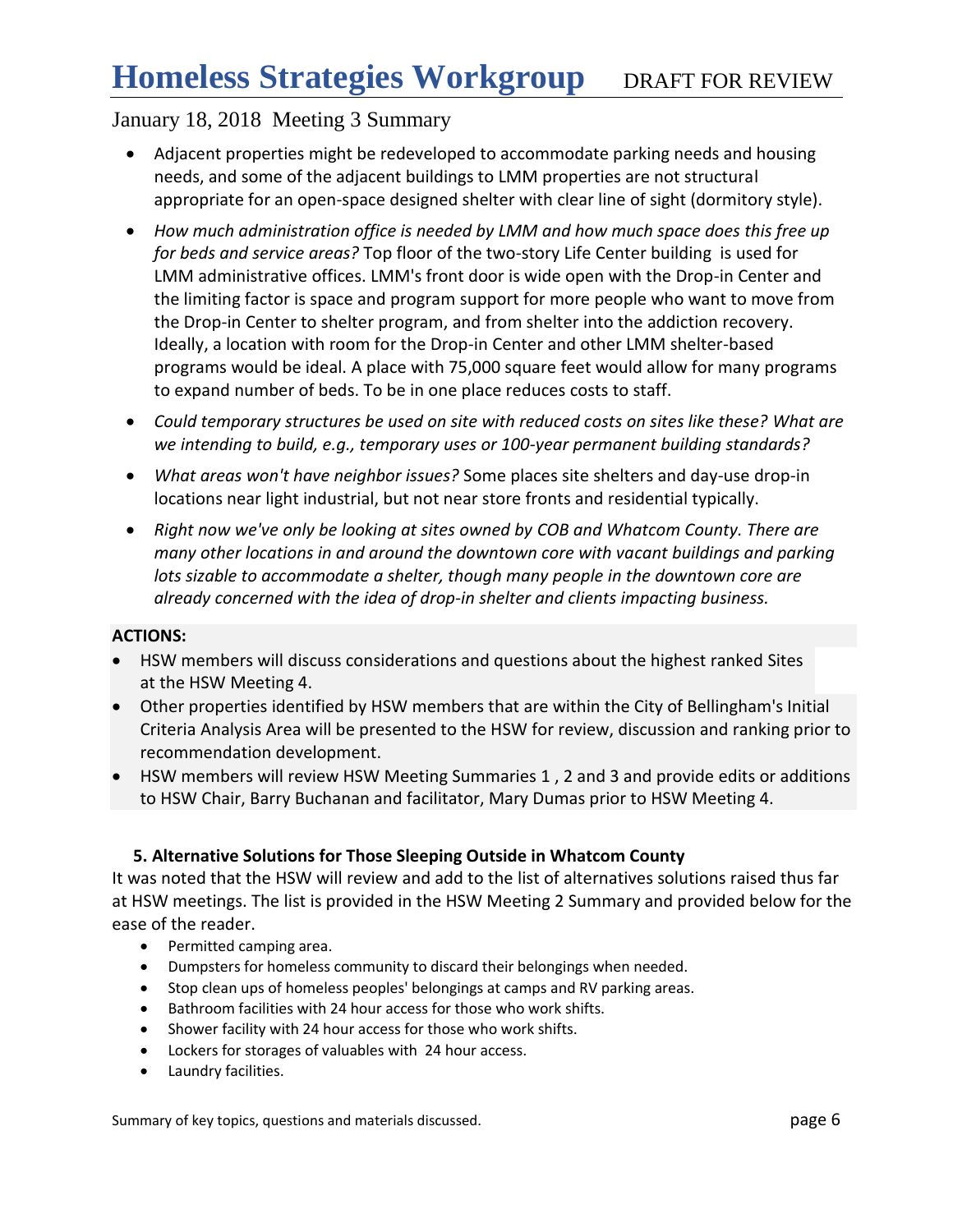#### **ACTION:**

 HSW will review the [City of Bellingham Community Solutions Work Group](https://www.cob.org/Documents/mayor/community-solutions-workgroup/csw-housing-report-of-recommendations.pdf) November 2017 - Continuum of Housing Implementation Matrix summarizing key strategies they have identified for addressing gaps in the homelessness continuum of services and facilities.

#### **6. Public Comment**

No public comment was offered during Meeting 3.

#### **January 18 Meeting 3 Attendance Roster**

#### *Present:*

Barry Buchanan, Whatcom County Councilmember (WC) Rud Browne, Whatcom County Councilmember (WC) Jack Louws, Whatcom County Executive (WC) Michael Lilliquist, City of Bellingham Councilmember (WC) Dan Hammill, City of Bellingham Councilmember (COB) Kelli Linville, City of Bellingham Mayor (COB) Alice Clark, Downtown Network (DN) Guy Occhiogrosso, Bellingham/Whatcom Chamber of Commerce (BWCC) Hans Erchinger-Davis, Lighthouse Mission Ministries (LMM), Lighthouse Mission Ministries (LMM) Mike Parker, Opportunity Council (OC) Robin Meyer, Northwest Youth Services (NWYS)

#### **Public**:

Cindy Louws, Sara Nuckolls,

#### **Support Staff:**

Tara J. Sundin, Christopher Behee, City of Bellingham Planning Tyler Schroeder, Whatcom County Administration Bridgett Reeves, Lighthouse Mission Ministries Mary Dumas, Dumas & Associates, Inc., Facilitation Support

#### **January 18, 2018 Meeting 3 Information**

| <b>Presentations and Handouts</b>                                                       | Source           | Webpage Location                                                                                                            |
|-----------------------------------------------------------------------------------------|------------------|-----------------------------------------------------------------------------------------------------------------------------|
| HSW Workgroup Meeting 3 Agenda                                                          | Tara Sundin, COB | January 18, 2018 - Meeting 3: Agenda                                                                                        |
| Presentation: Ranking Results for Easy-Access<br><b>Shelter DRAFT Location Criteria</b> | Chris Behee, COB | January 18, 2018 - Meeting 3: Presentation 1                                                                                |
| Homeless Strategies Workgroup Site Ranking<br><b>Exercise Worksheet</b>                 |                  | January 18, 2018 - Meeting 3: Packet                                                                                        |
| Community Solutions Workgroup - Continuum of<br>Housing Implementation Matrix           | Tara Sundin, COB | January 18, 2018 - Meeting 3: Handout                                                                                       |
| Resources cited in Meeting 3 Presentation                                               | Source           | link or <filename></filename>                                                                                               |
| Community Solutions Workgroup - Continuum of<br><b>Housing Implementation Matrix</b>    | Tara Sundin      | Link<br>https://www.cob.org/Documents/mayor/com<br>munity-solutions-workgroup/csw-housing-<br>report-of-recommendations.pdf |

Summary of key topics, questions and materials discussed. **page 7** page 7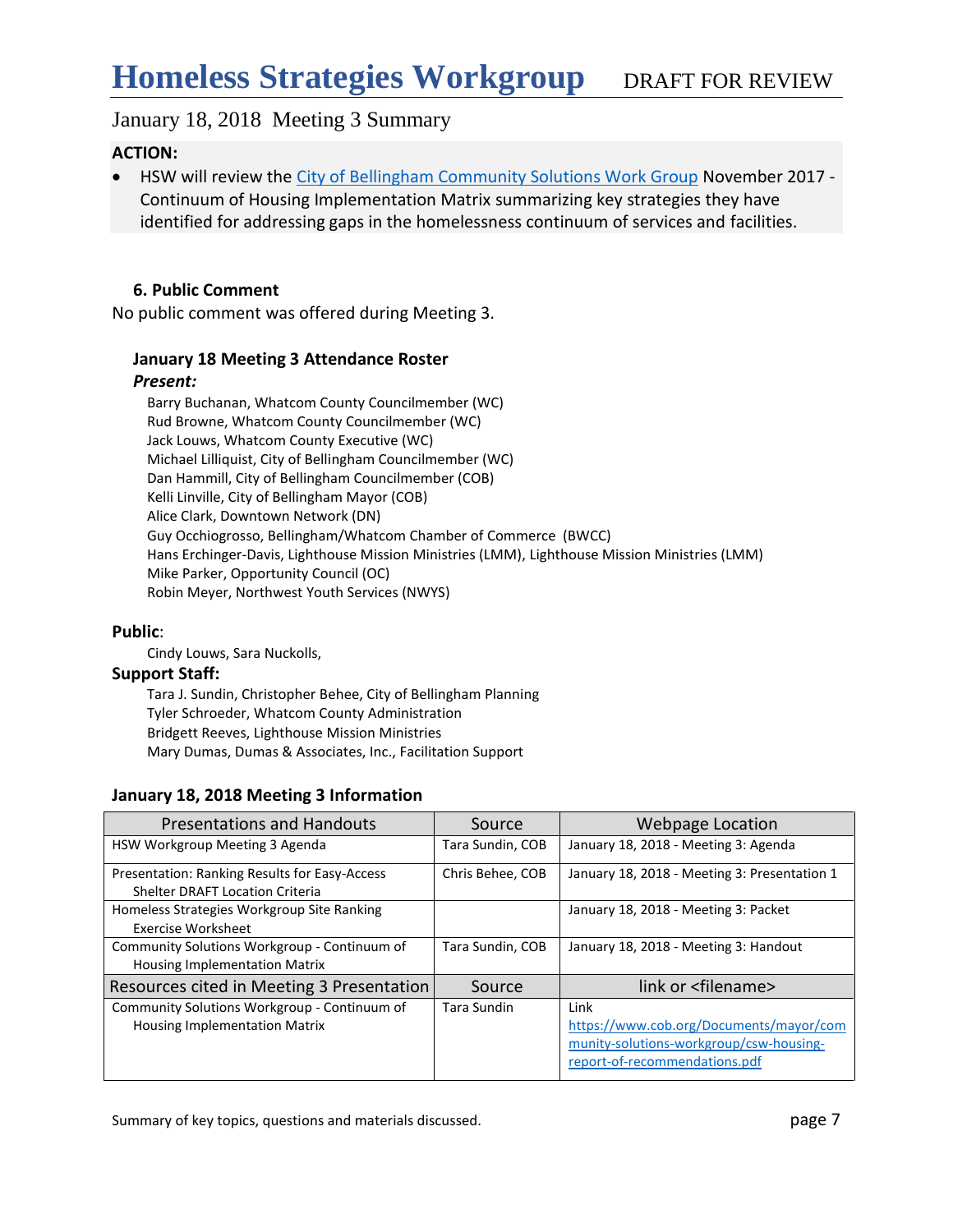## January 18, 2018 Meeting 3 Summary Appendix A

#### **Initial Ranking Worksheet for Potential Sites within the COB-LMM Study Area**

Purpose: At Homeless Strategies Workgroup (HSW) Meeting 2, HSW members proposed continued ranking of

- (i) sites identified using the COB-LMM criteria (Tier 2 Sites: E and F),
- (ii) additional properties identified by HSW members within the COB-LMM study area) and
- (iii) additional properties identified using proposed adaptations to the COB-LMM location criteria (Site G, identified using Draft Criteria 2-8, see page 1).

This Appendix presents the HSW Meeting 3 Initial Ranking Exercise tally results for Sites A-G.

Method: City of Bellingham (COB) Planning staff prepared a site ranking worksheet to support the ranking activity. The Homeless Strategies Workgroup Site Ranking Exercise Worksheet is available on the HSW website January 18, 2018[, Meeting 3: Packet.](http://www.co.whatcom.wa.us/2747/Homeless-Strategies-Workgroup) Ranking exercise steps are outlined below.

- 1. The Ranking Exercise worksheet and instructions were distributed by email to HSW members prior to the January 18, 2018 HSW Meeting.
- 2. HSW members were invited to add ranking criteria to the exercise at HSW Meeting 3.
- 3. At the January 18, 2018 Meeting 3, HSW members added two additional criteria to the ranking exercise: d) *perceived cost of redevelopment is low,* and e) *perceived cost for operations is low (factors include: distance from LMM, one-story vs two-story).*
- 4. Prior to ranking, each Site A-G was reviewed using the map-based handouts and worksheet.
- 5. Tara Sundin and Chris Behee reviewed the ranking instructions with the HSW.
- 6. HSW members individually completed their rankings for Sites A-G.
- 7. The facilitator conducted an oral tally of HSW responses so HSW members and public attendees could see each other's views on the initial ranking.
- 8. All members voted on all criteria for all sites.
- 9. COB Planning staff compiled the tally results and calculated the weighted scoring to prepare total ranking numbers for each site.
- 10. Higher total ranking number equals higher ranking.
- 11. \* During preparation of the Meeting 3 Summary the audio file was reviewed by the facilitator to confirm tallies for each Site. Mathematical calculations for the weighted totals were checked by the facilitator and COB planning Staff. Corrected ranking totals are noted with an asterisk\*. The initial ranking Jan. 18 meeting calculations totals are provided in ( ).

| <b>Potential Site</b>                             | <b>Ranking Total</b> |  |  |  |
|---------------------------------------------------|----------------------|--|--|--|
| Site A: COB - Bellingham Police Department Site   | $133*$<br>(127)      |  |  |  |
| Site B: Whatcom - 401 Grand Parking Lot           | $160*$<br>(162)      |  |  |  |
| Site C: Whatcom - Court House Parking Lot         | $152*$<br>(150)      |  |  |  |
| Site D: COB - 600 West Holly                      | $162*$<br>(157)      |  |  |  |
| Site E: COB - Municipal Court Parking Lot         | $130*$<br>(156)      |  |  |  |
| Site F: COB - Employee Parking Lot                | $155*$<br>(152)      |  |  |  |
| Site G: Whatcom - York, Champion, Railroad, State | 165                  |  |  |  |

Ranking Results for Sites A-G are provided below.

\* Ranking total figures corrected from Jan. 18, 2018 calculation error using meeting audio.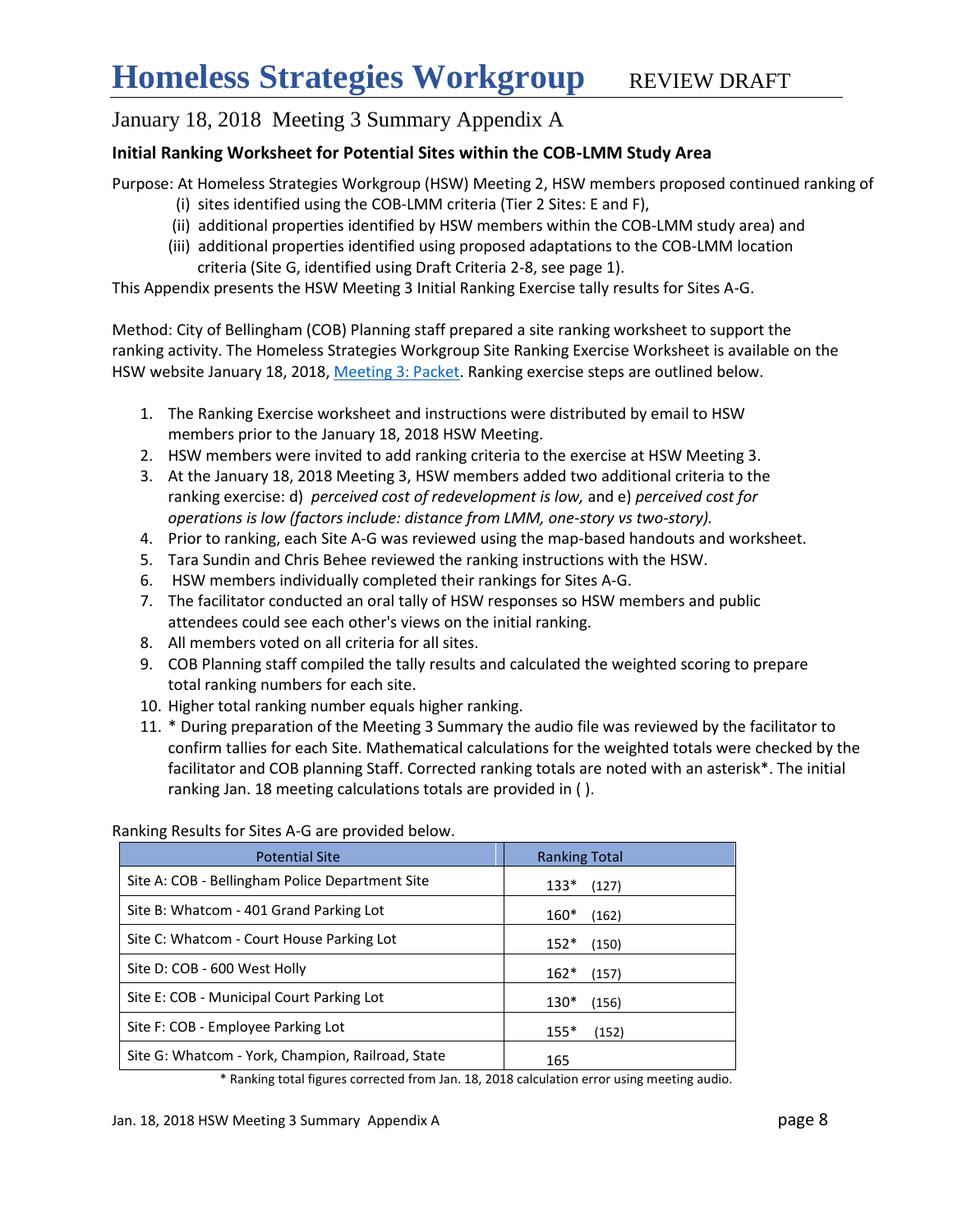# Homeless Strategies Workgroup REVIEW DRAFT

| <b>Site Name</b>     | <b>Criteria</b>                                                              | <b>Strongly</b> |                | Somewhat       |                | <b>Strongly</b> |  |
|----------------------|------------------------------------------------------------------------------|-----------------|----------------|----------------|----------------|-----------------|--|
|                      |                                                                              | <b>Disagree</b> |                | <b>Agree</b>   |                | <b>Agree</b>    |  |
|                      |                                                                              | 1               | $\overline{2}$ | 3              | 4              | 5               |  |
|                      |                                                                              |                 |                |                |                |                 |  |
|                      | TIER ONE SITES                                                               |                 |                |                |                |                 |  |
| Site A: COB          | a. This site is compatible                                                   | $\mathbf 0$     | 6              | 4              | $\mathbf{1}$   | $\mathbf 0$     |  |
| - Bellingham         | with existing adjacent                                                       |                 |                |                |                |                 |  |
| <b>Police</b>        | uses.                                                                        |                 |                |                |                |                 |  |
| <b>Department</b>    | b. This site is ready for                                                    | $\mathbf{1}$    | $\overline{7}$ | 3              | $\mathbf 0$    | $\mathbf 0$     |  |
| <b>Site</b>          | development of                                                               |                 |                |                |                |                 |  |
|                      | a low-barrier shelter.                                                       |                 |                |                |                |                 |  |
|                      | c. This use at this site is                                                  | $\mathbf{1}$    | 4              | 5              |                | $\mathbf{1}$    |  |
|                      | aligned with long-term                                                       |                 |                |                | 0              |                 |  |
|                      | community plans/goals.                                                       |                 |                |                |                |                 |  |
|                      | d. Perceived cost of                                                         |                 |                |                |                |                 |  |
|                      | redevelopment is low.                                                        | 5               | 3              | 3              | $\Omega$       | 0               |  |
|                      | e. Perceived cost for LMM                                                    |                 |                |                |                |                 |  |
|                      | operations is low.                                                           | $\mathbf 0$     | 4              | $\overline{7}$ | 0              | 0               |  |
| <b>Site A Score:</b> | Comments/Notes: Total corrected from Jan. 18 live meeting calculation of 127 |                 |                |                |                |                 |  |
| 133                  |                                                                              |                 |                |                |                |                 |  |
|                      |                                                                              |                 |                |                |                |                 |  |
| Site B:              | a. This site is compatible                                                   | $\mathbf 0$     | $\overline{2}$ | $\overline{4}$ | 3              | $\overline{2}$  |  |
| Whatcom              | with existing adjacent                                                       |                 |                |                |                |                 |  |
| $-401$ Grand         | uses.                                                                        |                 |                |                |                |                 |  |
| <b>Parking Lot</b>   | b. This site is ready for                                                    | $\mathbf{1}$    | $\overline{3}$ | $\overline{2}$ | $\overline{2}$ | 3               |  |
|                      | development of                                                               |                 |                |                |                |                 |  |
|                      | a low-barrier shelter.                                                       |                 |                |                |                |                 |  |
|                      | c. This use at this site is                                                  | $\mathbf{1}$    | 3              | 5              | $\overline{2}$ | $\mathbf 0$     |  |
|                      | aligned with long-term                                                       |                 |                |                |                |                 |  |
|                      | community plans/goals.                                                       |                 |                |                |                |                 |  |
|                      | d. Perceived cost of                                                         | $\overline{2}$  | $\overline{2}$ | $\overline{7}$ | $\mathbf 0$    |                 |  |
|                      | redevelopment is low.                                                        |                 |                |                |                | $\mathbf 0$     |  |
|                      | e. Perceived cost for                                                        |                 |                |                |                |                 |  |
|                      | operations is low.                                                           | $\mathbf{0}$    | 4              | $\overline{7}$ | $\mathbf 0$    | $\mathbf 0$     |  |
| <b>Site B Score:</b> | Comments/Notes: Total corrected from Jan. 18 live meeting calculation of 162 |                 |                |                |                |                 |  |
| 160                  |                                                                              |                 |                |                |                |                 |  |
|                      |                                                                              |                 |                |                |                |                 |  |
| Site C:              | a. This site is compatible                                                   | 5               | 4              | 3              | 0              | 0               |  |
| Whatcom              | with existing adjacent                                                       |                 |                |                |                |                 |  |
| - Court              | uses.                                                                        |                 |                |                |                |                 |  |
| <b>House</b>         | b. This site is ready for                                                    | $\mathbf 0$     | $\mathbf{1}$   | 3              | 5              | $\overline{2}$  |  |
| <b>Parking Lot</b>   | development of                                                               |                 |                |                |                |                 |  |
|                      | a low-barrier shelter.                                                       |                 |                |                |                |                 |  |
|                      | c. This use at this site is                                                  | $\overline{2}$  | $\overline{7}$ | $\overline{2}$ | 0              | 0               |  |
|                      | aligned with long-term                                                       |                 |                |                |                |                 |  |
|                      | community plans/goals.                                                       |                 |                |                |                |                 |  |

# January 18, 2018 Meeting 3 Summary Appendix A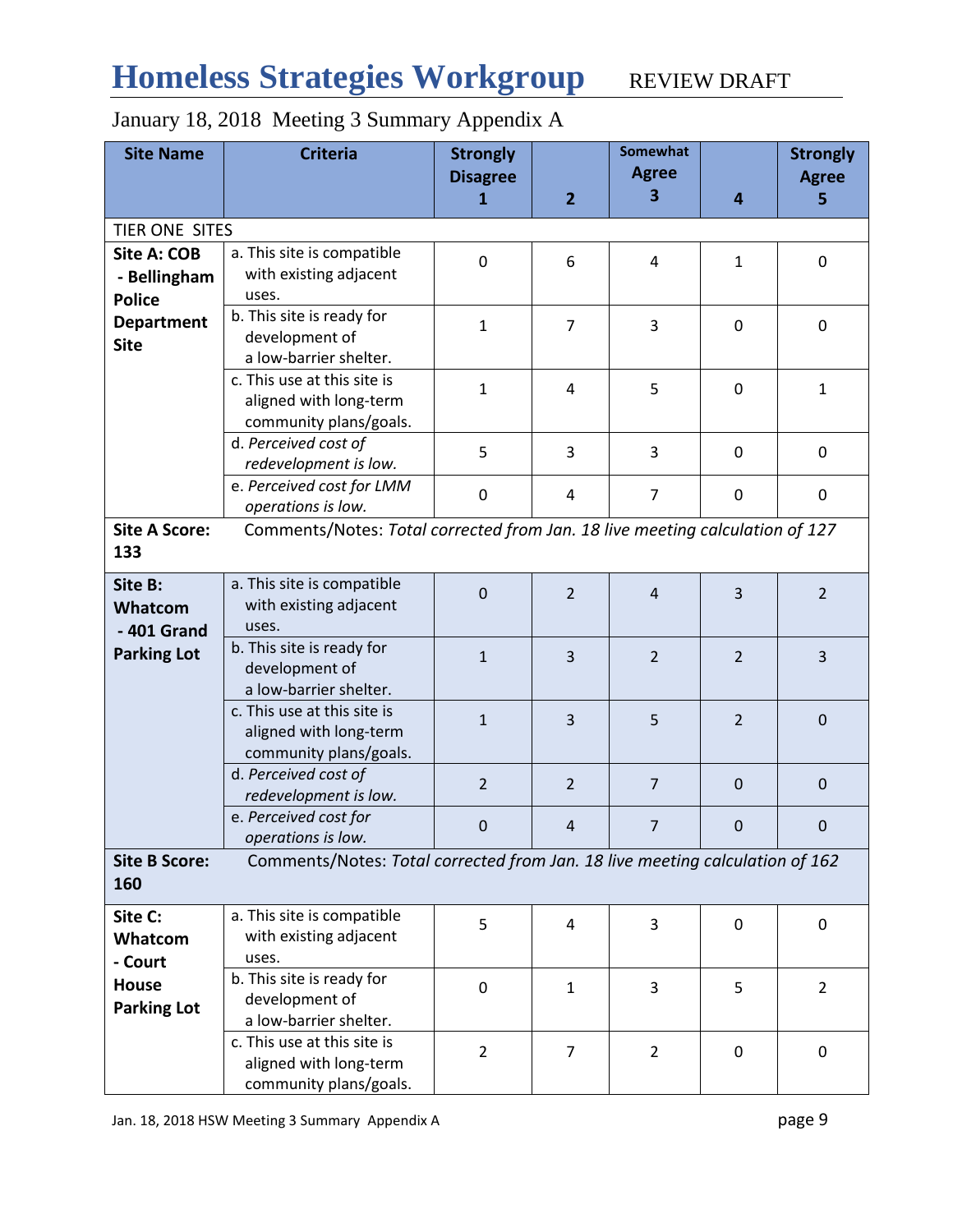# Homeless Strategies Workgroup REVIEW DRAFT

# January 18, 2018 Meeting 3 Summary Appendix A

| <b>Site Name</b>                                   | <b>Criteria</b>                                                                 | <b>Strongly</b> |                | <b>Somewhat</b>    |                | <b>Strongly</b>   |
|----------------------------------------------------|---------------------------------------------------------------------------------|-----------------|----------------|--------------------|----------------|-------------------|
|                                                    |                                                                                 | <b>Disagree</b> | $\overline{2}$ | <b>Agree</b><br>3. | 4              | <b>Agree</b><br>5 |
|                                                    |                                                                                 | 1               |                |                    |                |                   |
|                                                    | d. Perceived cost of<br>redevelopment is low.                                   | $\mathbf 0$     | $\mathbf{1}$   | 7                  | 3              | 0                 |
|                                                    | e. Perceived cost for                                                           |                 |                |                    |                |                   |
|                                                    | operations is low.                                                              | $\mathbf 0$     | 3              | 6                  | $\overline{2}$ | $\mathbf 0$       |
| <b>Site C Score:</b><br>152                        | Comments/Notes: Total corrected from Jan. 18 live meeting calculation of 150    |                 |                |                    |                |                   |
| <b>Site D: COB</b><br>- 600 West<br><b>Holly</b>   | a. This site is compatible<br>with existing adjacent<br>uses.                   | $\overline{2}$  | $\mathbf{1}$   | $\overline{4}$     | $\mathbf{1}$   | $\overline{3}$    |
|                                                    | b. This site is ready for<br>development of<br>a low-barrier shelter.           | $\overline{2}$  | $\overline{0}$ | 6                  | $\overline{2}$ | $\mathbf{1}$      |
|                                                    | c. This use at this site is<br>aligned with long-term<br>community plans/goals. | 6               | $\overline{4}$ | $\mathbf 0$        | $\mathbf 0$    | $\mathbf{1}$      |
|                                                    | d. Perceived cost of<br>redevelopment is low.                                   | $\overline{2}$  | $\mathbf{1}$   | 5                  | $\overline{2}$ | $\mathbf{1}$      |
|                                                    | e. Perceived cost for<br>operations is low.                                     | $\mathbf 0$     | $\mathbf 0$    | $\overline{4}$     | $\overline{4}$ | 3                 |
| <b>Site D Score:</b><br>162                        | Comments/Notes: Total corrected from Jan. 18 live meeting calculation of 157    |                 |                |                    |                |                   |
| <b>TIERTWO SITE</b>                                |                                                                                 |                 |                |                    |                |                   |
| Site E: COB<br>- Municipal<br>Court<br>Parking Lot | a. This site is compatible<br>with existing adjacent<br>uses.                   | $\overline{7}$  | 3              | 1                  | $\Omega$       | $\mathbf 0$       |
|                                                    | b. This site is ready for<br>development of<br>a low-barrier shelter.           | $\mathbf 0$     | $\mathbf{1}$   | 3                  | $\overline{7}$ | $\mathbf 0$       |
|                                                    | c. This use at this site is<br>aligned with long-term<br>community plans/goals. | 9               | $\overline{2}$ | $\mathbf 0$        | $\Omega$       | 0                 |
|                                                    | d. Perceived cost of<br>redevelopment is low.                                   | $\mathbf 0$     | $\mathbf{1}$   | 8                  | $\overline{2}$ | 0                 |
|                                                    | e. Perceived cost for<br>operations is low.                                     | 0               | 5              | 6                  | 0              | $\mathbf 0$       |
| <b>Site E Score:</b><br>130                        | Comments/Notes: Total corrected from Jan. 18 live meeting calculation of 156    |                 |                |                    |                |                   |